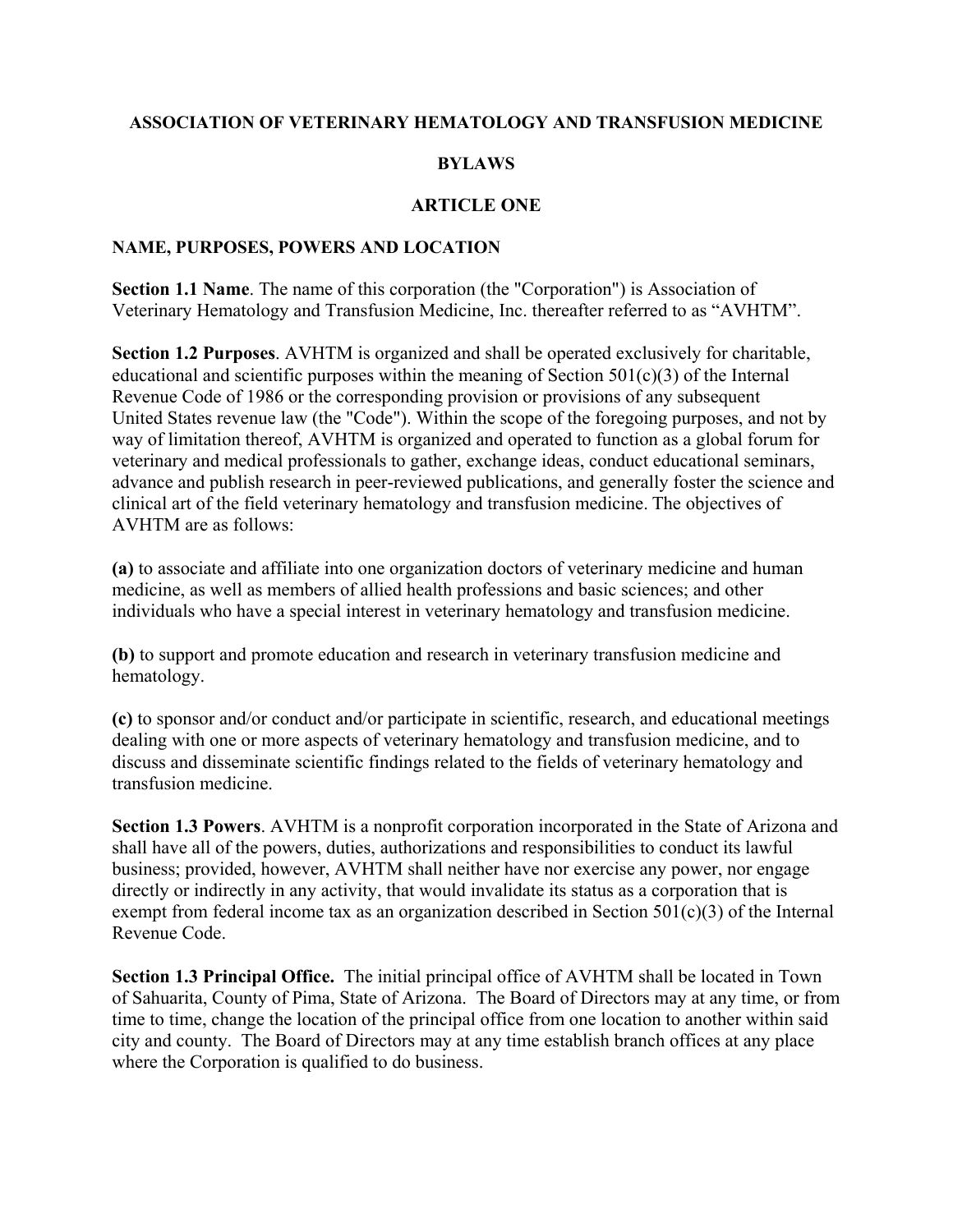#### **ARTICLE TWO**

#### **MEMBERS**

**Section 2.1 No Membership Classes**. The Corporation shall not have any members within the meaning of Title 10, Chapter 29 of the Arizona Revised Statutes. The Corporation may from time to time use the term "members" to refer to persons associated with it, but such persons shall not be members within the meaning of Title 10, Chapter 29 of the Arizona Revised Statutes.

**Section 2.2 Affiliates**. The Board of Directors may approve classes of affiliates with rights, privileges, and obligations established by the Board. Affiliates may be individuals, businesses, and other organizations that seek to support the mission of AVHTM. The Board, a designated committee of the Board, or any duly elected Officer in accordance with Board policy, shall have authority to admit any individual or organization as an affiliate, to recognize representatives of affiliates, and to make determinations as to affiliates' rights, privileges, and obligations. At no time shall affiliate information be shared with or sold to other organizations or groups without the affiliate's consent. At the discretion of the Board of Directors, affiliates may be given endorsement, recognition and media coverage at fundraising activities, clinics, other events or on the AVHTM website. Affiliates are not members of AVHTM within the meaning of Title 10, Chapter 29 of the Arizona Revised Statutes, but at the discretion of the Board, may be invited to participate in polls, surveys, discussions, "town-hall meetings," etc.

**Section 2.3 Dues**.Any dues for affiliates shall be determined by the Board of Directors.

#### **ARTICLE THREE**

#### **BOARD OF DIRECTORS**

**Section 3.1.1 General Powers: Delegation**. The activities, property and affairs of AVHTM shall be managed by its Board of Directors, who may exercise all such powers of AVHTM and do all such lawful acts and things as are permitted by statute, by the Articles of the Incorporation or by these Bylaws. The Board of Directors is empowered to enter into contracts and authorize expenditures necessary for AVHTM. The Board of Directors may delegate its authority to enter into contracts and approve expenditures to the Executive Director, subject to such guidelines as the Board may adopt from time to time.

**Section 3.2 Executive Officers and Directors at Large**. The Board of Directors, hereinafter referred to as "The Board", shall consist of not less than five (5) nor more than nine (9) Directors, with the exact number of Directors to be designated from time to time by resolution of the Directors; provided that no decrease in the number of Directors shall have the effect of shortening the term of any incumbent Director. The Executive Officers shall be a President, Vice President, Secretary, Treasurer and Executive Director. All Officers and Directors at Large shall serve a term of office for two (2) years. Terms will begin on July 1. The Directors at Large, up to five (5) Board members, will be seated on the Board with voting rights to conduct lawful business.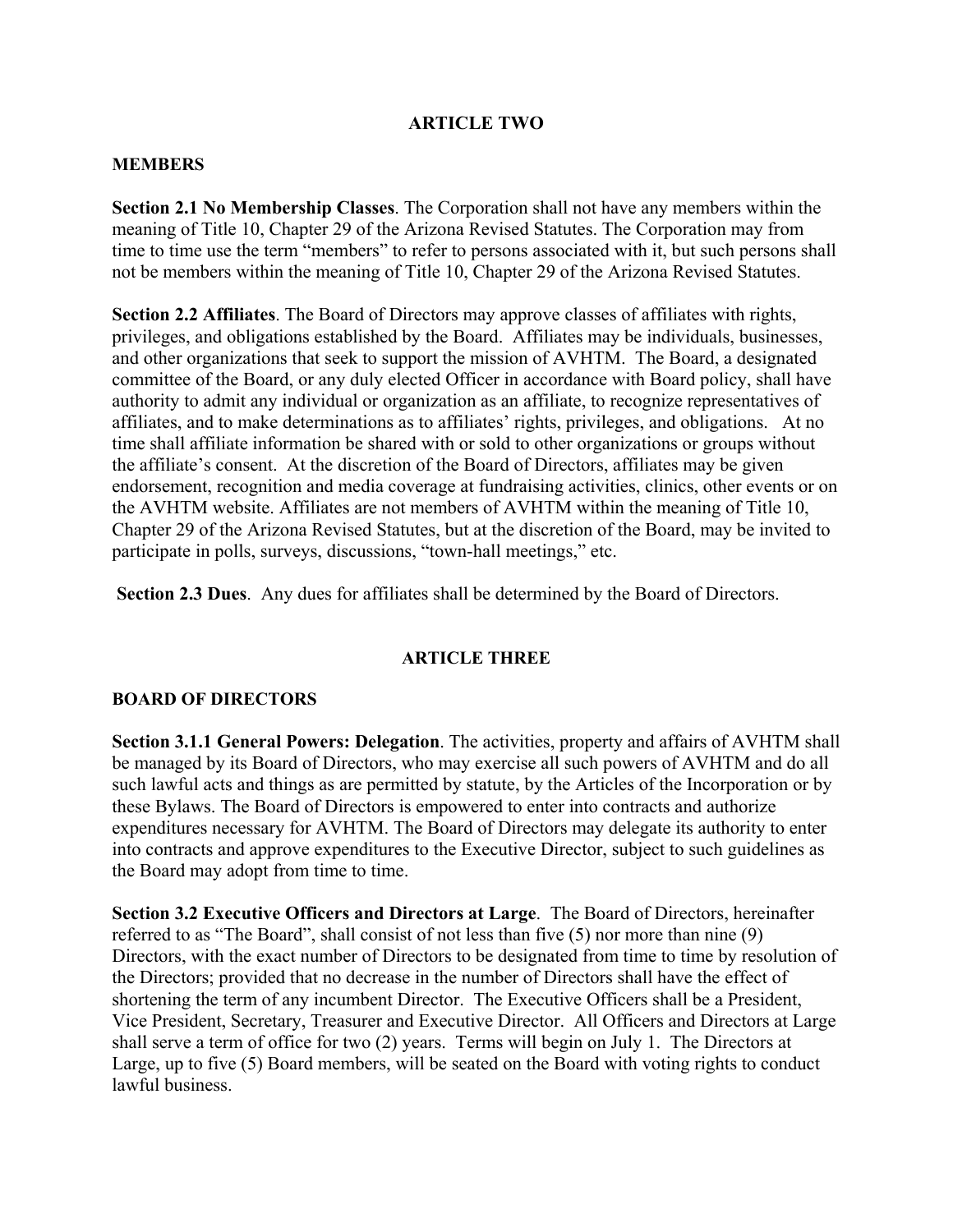At the first annual meeting, the Directors shall be divided into two (2) approximately equal groups and designated to serve two (2) or three (3) terms by a random method determined by the Board of Directors. Thereafter, the term of office of each Director shall be two (2) years. If any annual meeting is not held or the Directors are not appointed at the annual meeting, the Directors may be appointed at any meeting of the Board.

The President shall preside over all meetings of the AVHTM and the Board, shall be an exofficio member of all committees, and shall perform the duties of such office. The President will have overall responsibility for the planning, organizing and conducting of all AVHTM meetings. He/she shall be the chairperson of the program committee for all scientific sessions sponsored by the AVHTM. The President may delegate these duties and responsibilities to AVHTM committees or individuals as he/she sees fit.

The Vice President shall preside at meetings in the absence of the President, and shall succeed to the duties and office of the President should the office be vacated. He/she shall be chairperson of a membership committee. He/she shall be chairperson of a nominating committee for the election of new Officers and members of the Board.

The Secretary shall serve AVHTM under the general direction of the Board. He/she shall record the minutes of all the meetings and perform such other duties as may be necessary for the conduct of his/her office. He/she shall keep the following books and records as required by law: Minutes of Proceedings of the members; Minutes of Proceedings of the Board of Directors; and a list of all names and addresses of affiliates entitled to vote.

The Treasurer shall make a report at each Board meeting. The Treasurer shall chair the Finance Committee, assist in the preparation of the budget, help develop fundraising plans, oversee grant monies, maintain adequate and correct accounts of business transactions of AVHTM including accounts of its assets, liabilities, receipts, disbursements, gains, losses, capital, retained earnings and other matters customarily included in financial statements and make financial information available to Board members and the public.

The Executive Director shall conduct the day-to-day business of AVHTM, answer the telephone and e-mail, respond to public inquiries, maintain the database, collect dues and fees, issue receipts for said dues and fees, make bank deposits, draw vouchers, and arrange for the safekeeping and audit of the funds of AVHTM. He/she shall additionally keep the following book and records as required by law: correct and complete books and records of account. All material required by this section shall be kept and maintained at the office of the Registered Agent or the principal office of the AVHTM. The Executive Director shall be a non-voting member of the Board of Directors and Executive Committee.

Directors at Large will sit on standing and ad-hoc committees as appointed by the President.

**Section 3.3 Election and Term of Office**. Each Director shall hold office for a two-year term and until such Director's successor is chosen and qualified, or until such Director's earlier death, resignation, retirement, disqualification or removal from office. No Director shall be eligible for reelection so as to serve more than three (3) consecutive terms in office. The Executive Director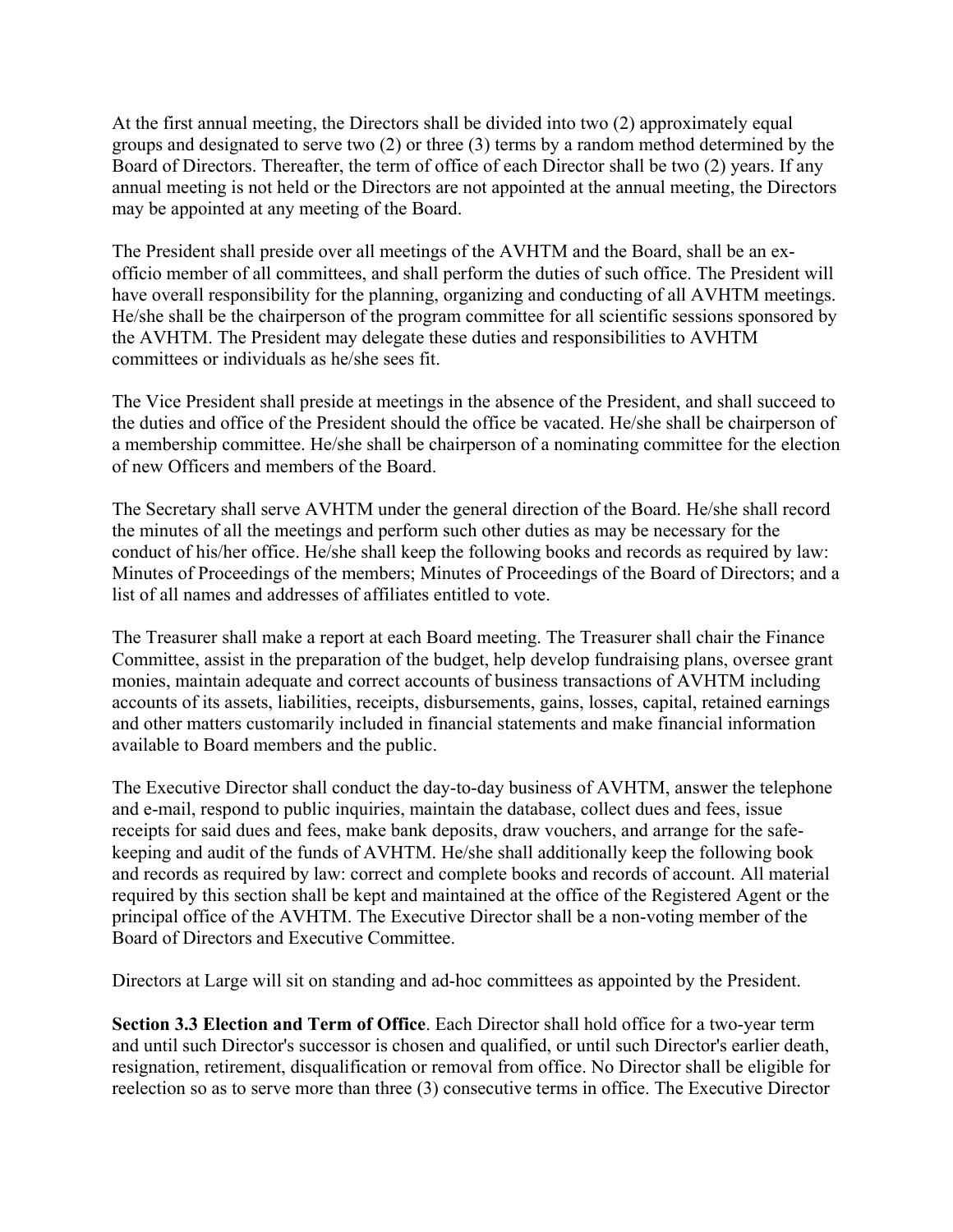shall be an appointed position by the Board of Directors and will serve until such Executive Director's earlier death, resignation, retirement, disqualification or removal from office.

**Section 3.4 Filling of Vacancies**. Any vacancy occurring in the office of Director resulting from the death, resignation, retirement, disqualification or removal from office of any Director shall be filled by the affirmative vote of a majority of the remaining Directors at any meeting thereof. Any Director elected or appointed to fill a vacancy shall hold office until the next annual business meeting and until such Director's successor is chosen and qualified, or until such Director's earlier death, resignation, retirement, disqualification or removal from office.

**Section 3.5 Removal**. Any Director may be removed, either for or without cause, by the affirmative vote of a majority of the Directors present at any meeting of the Directors at which a quorum is present, if notice of the intention to act upon such matter shall have been given in the notice of such meeting and if such notice is provided to the Director proposed to be removed.

**Section 3.6 Place of Meetings**. Meetings of the Directors shall be held at such places, within or without the State of Arizona, as may from time to time be fixed by the Directors or shall be specified or fixed in the respective notices or waivers of notice thereof.

**Section 3.7 Annual Meetings**. Meetings of Directors shall be held annually at the time of the AVHTM SIG annual meeting of the ACVIM Forum to transact any and all business as may properly come before the meeting. Written, electronic or printed notice stating the place, day and hour of each annual meeting of the Directors shall be delivered not less than thirty (30) days before the date of such meeting, either personally, by mail, electronically or by facsimile transmission, by or at the direction of the President or the Secretary, to each Director.

**Section 3.8 Regular Meetings**. A regular meeting of the Directors shall be held approximately midway between the Annual Meetings at such times and places as determined by the Directors, to transact any and all business as may properly come before the meeting. Notice of such meetings shall be given as described in Section 3.7.

**Section 3.9 Special Meetings**. Special meetings of the Directors may be called by the President upon not less than three (3) nor no more than fifty (50) days notice to each Director, either personally, by hand delivery, by mail, electronically or by facsimile transmission. Special meetings shall be called by the President or Secretary in like manner and on like notice on the written instruction of two (2) or more Directors. Except as otherwise provided by statute, by the Articles of Incorporation or by these Bylaws, neither the business to be transacted at, nor the purpose of, any Special Meeting shall include business that normally would be conducted at Annual or Regular meetings.

**Section 3.10 Quorum and Manner of Acting**. At all meetings of the Directors the presence of a majority of the number of Directors then in office shall be necessary and sufficient to constitute a quorum for the transaction of business, except as otherwise provided by statute, by the Articles of Incorporation or by these Bylaws. The act of a majority of the Directors present at a meeting at which a quorum is present shall be the act of the Directors unless the act of a greater number is required by statute, by the Articles of Incorporation or by these Bylaws, in which case the act of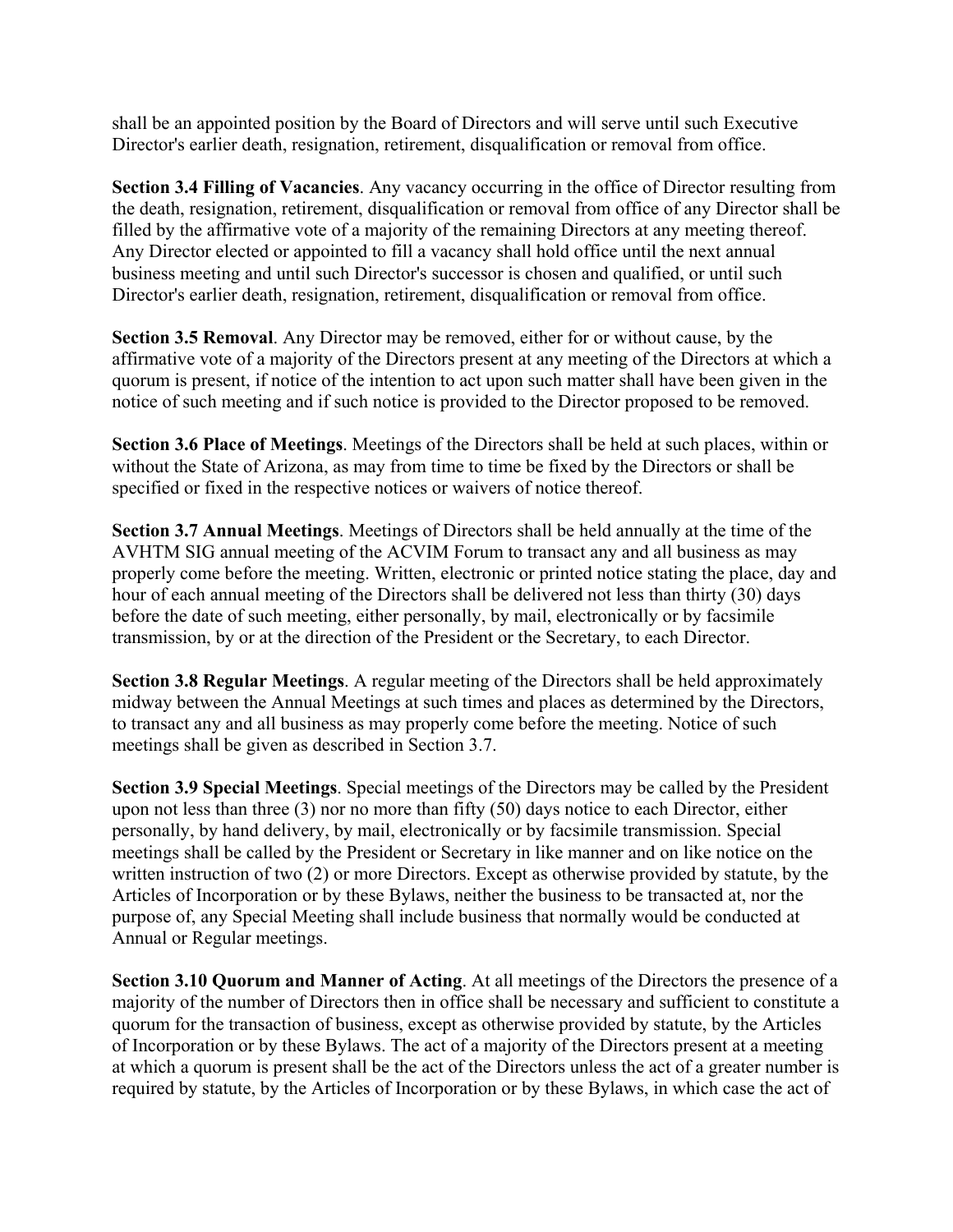such greater number shall be requisite to constitute the act of the Directors. A Director may vote only in person or by proxy. If a quorum shall not be present at any meeting of the Directors, the Directors present there may adjourn the meeting from time to time, without notice other than announcement at the meeting, until a quorum shall be present. At such adjourned meeting at which a quorum shall later be present, any business may be transacted which might have been transacted at the meeting as originally convened.

**Section 3.11 Quorum and Manner of Acting: Vote by Proxy**. The following provisions apply to voting by proxy:

**(a)** A Director may appoint a proxy to vote or otherwise act for the Director by signing an appointment form, either personally or by the Director's attorney-in-fact. The appointment does not relieve the Director of liability for acts or omissions imposed by law on Directors.

**(b)** An appointment of a proxy is effective when received by the Secretary. An appointment is valid for one Board meeting.

**(c)** An appointment of a proxy is revocable by the Director.

**(d)** The death or incapacity of the Director appointing a proxy does not affect the right of AVHTM to accept the proxy's authority unless written notice of the death or incapacity is received by the Secretary before the proxy exercises its authority under the appointment.

**(e)** Subject to any express limitation on the proxy's authority appearing on the face of the appointment form, AVHTM is entitled to accept the proxy's vote making the appointment.

**Section 3.12 Directors' Compensation**. Directors may not receive compensation of any kind for their services as Directors or as members of a standing or special committee of the Directors. Directors may receive reimbursement for reasonable expenses incurred on behalf of AVHTM, upon the approval of the Board of Directors.

**Section 3.13 Consent of Directors**. Any action required or permitted to be taken at any meeting of the Directors or any committee may be taken without a meeting if a consent in writing setting forth the action to be taken shall be signed by all of the Directors or all of the members of the committee, as the case may be, by paper document, facsimile or e-mail. Such consent shall have the same force and effect as a unanimous vote, and may be stated as such in any document.

**Section 3.14 Telephone Meetings**. Subject to the provisions of applicable law and these Bylaws regarding notice of meetings, Directors or members of any committee designated by the Directors may, unless otherwise restricted by statute, or by the Articles of Incorporation or by these Bylaws, participate in and hold a meeting of such Directors or committee by using conference telephone or similar communications equipment by means of which all persons participating in the meeting can hear each other, and participation in a meeting pursuant to this Section 3.13 shall constitute presence in person at such meeting for purposes of determining a quorum hereunder as well as for taking action.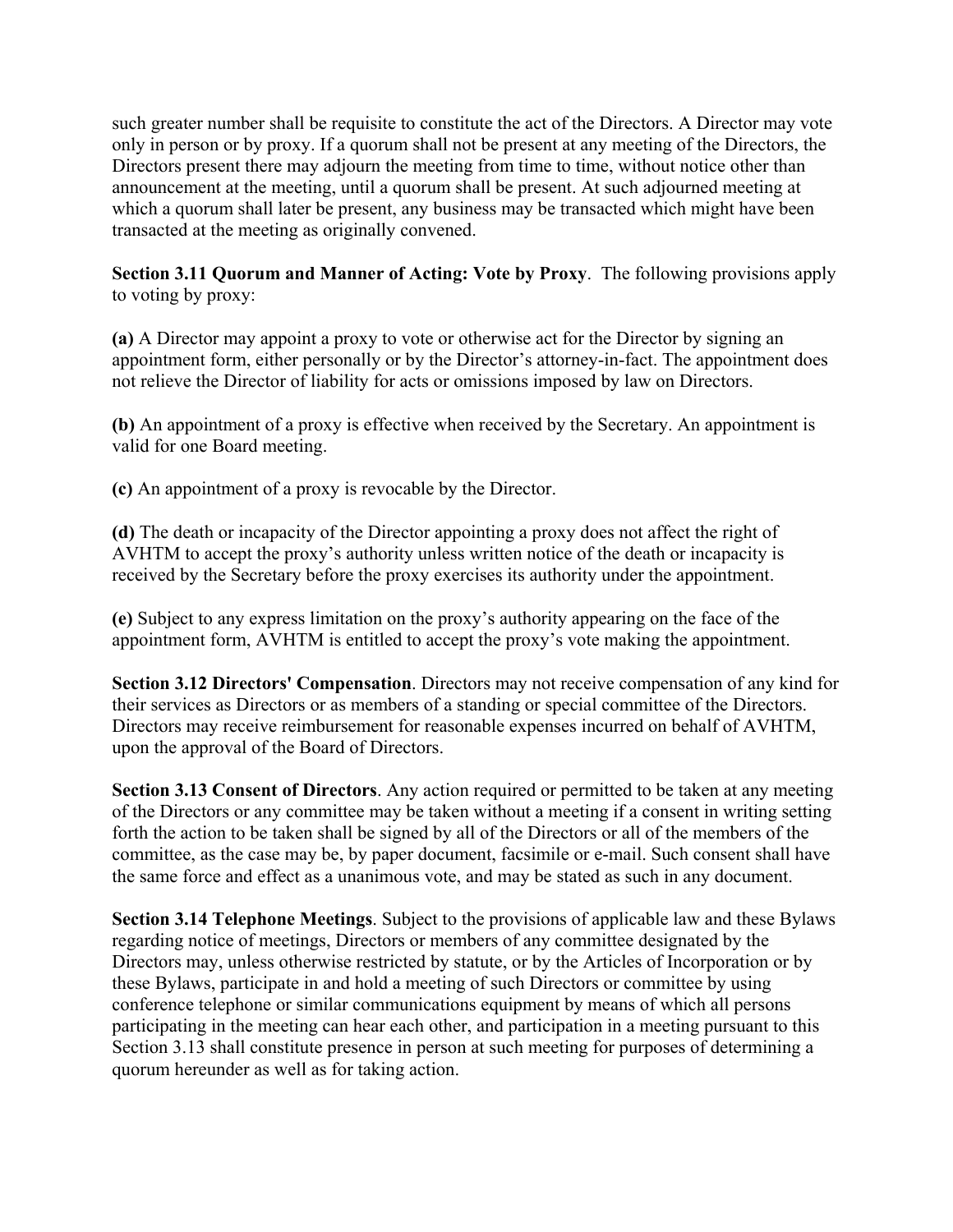**Section 3.15 Eligibility for Board Membership**. A Director shall be an affiliate member in good standing. Full-time employees of any for-profit commercial or industrial company that conducts business of any kind in veterinary medicine, hematology, transfusion medicine, or blood banking shall be eligible to serve as a Director with approval from the Board of Directors and a completed disclosure of any Conflicts of Interest. A Director who consults for any company, or who receives honoraria directly from a company, shall also submit a completed disclosure of any Conflicts of Interest prior to an annual election for a Director at Large position and at least annually thereafter.

**Section 3.16 Councilors to the Board**. The Board may appoint Councilors to the Board to represent specific regions of the world or for any other special purpose. These appointments will be for up to a three year term, renewable once. The appointments are made by a majority vote of the Directors at a duly constituted Board meeting. Councilors may participate in discussions at Board meetings without a vote in decisions of the Directors.

**Section 3.17 Ex-Officio Non-voting Directors**. The Editor(s) of the AVHTM newsletter, the Webmaster of AVHTM's website, and other individuals selected from time to time by the Directors, may be invited to attend and participate in Directors meetings, without a vote in decisions of the Directors.

### **ARTICLE FOUR**

### **COMMITTEES**

**Section 4.1 Committees of Directors**. The Directors by resolution adopted by a majority of the Directors in office may designate one or more committees which to the extent provided in said resolution, shall have and exercise the authority of the Directors in the management of AVHTM. Each such committee shall consist of two (2) or more persons, a majority of whom are Directors. The designation of such committees and the delegation thereto of authority shall not operate to relieve the Directors, or any individual Director, or any responsibility imposed on the Directors or such Director by law.

**Section 4.1.1 Executive Committee**. The Executive Committee of AVHTM shall include the President, Vice President, Secretary, Treasurer, and Executive Director. The Executive Committee shall have and exercise the authority of the Directors in the management of AVHTM. The President shall serve as the chair of the Executive Committee. Interim vacancies occurring on the Executive Committee shall be filled by the Executive Committee on the recommendation of the President. The appointee shall serve until the next annual business meeting of AVHTM.

**Section 4.2 Advisory Boards or Committees**. Advisory boards or committees, including a Scientific and Research Board, a Fundraising and Grants Committee, and a Guidelines Committee, Bylaws Committee, Elections Committee, and Finance Committee, not having and exercising the authority, responsibility or duties of the Directors in the management of AVHTM may be designated by a resolution adopted by the Directors, except as otherwise provided in such resolution, members of each such advisory board or committee need not be Directors. The President shall appoint the members of such advisory boards or committees. Any member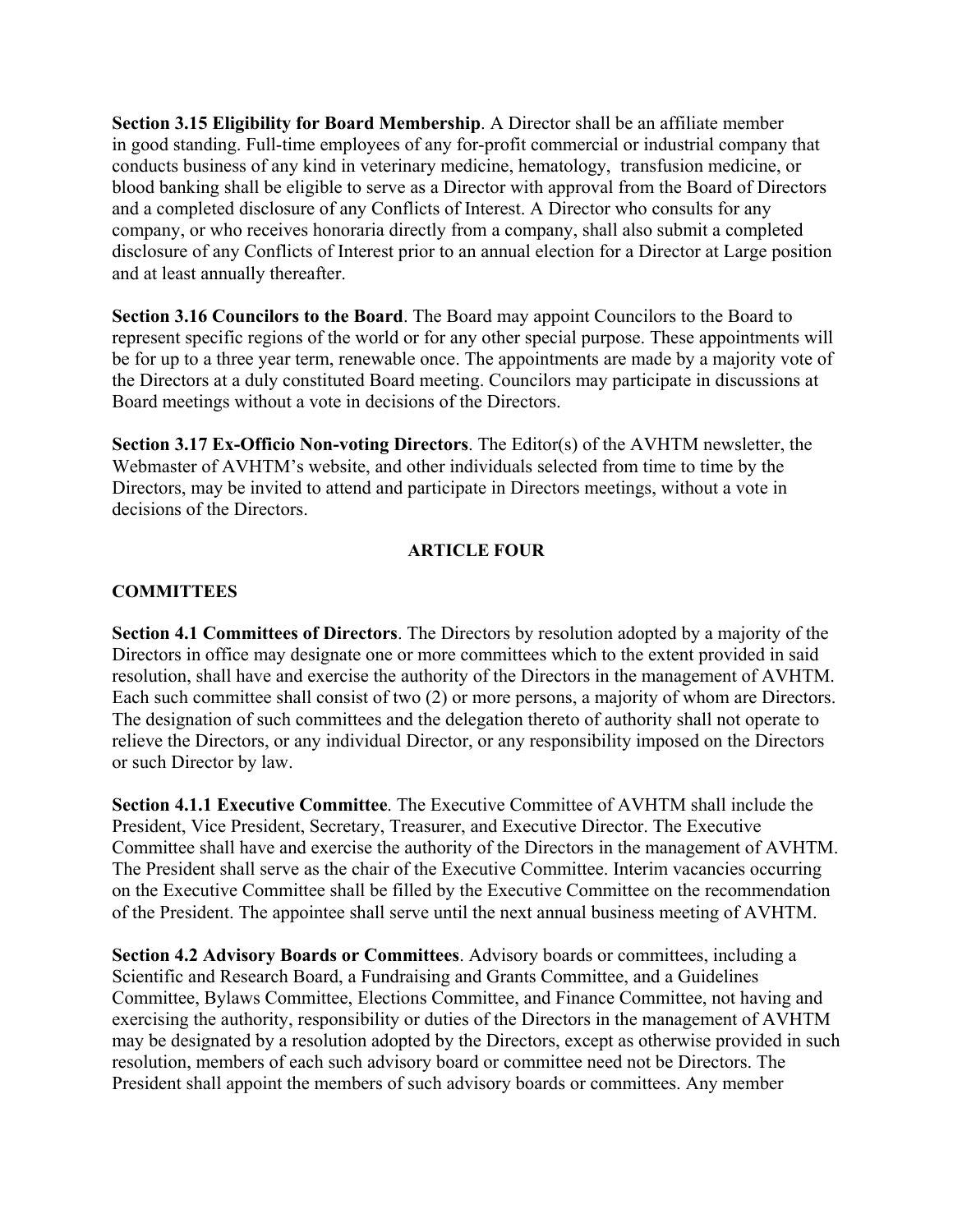thereof may be removed by the President, on the recommendation of the Directors, whenever the best interests of AVHTM shall be served by such removal.

**Section 4.2.1 The Scientific and Research Board**. The Scientific and Research Board of AVHTM shall consist of the President of AVHTM, the Editor(s) of AVHTM's newsletter (if applicable), and members appointed by the Board of Directors. The President will chair the Scientific and Research Board. The purpose of the Scientific and Research Board is to advise and direct the scientific endeavors of AVHTM, such as the educational meetings, research projects and scholarly publications.

**Section 4.2.2 The Fundraising, Sponsorship and Grants Committee**. The Fundraising and Grants Committee shall consist of the members of the Executive Committee and others as appointed by the Executive Committee. The purpose of the Fundraising and Grants Committee is raise money through charitable fundraising events and secure grant money to fund research. This committee will also seek to secure a broad-base of support from potential sponsors to underwrite AVHTM meetings, publications or other such functions which promote safe and effective veterinary transfusion practice.

**Section 4.2.3 The Guidelines Committee**. The Guidelines Committee shall consist of the President, who shall serve as the chair, two Directors and up to four (4) general members appointed by the President. The purpose of the Guidelines Committee is to develop, evaluate, and promote guidelines for safe and effective veterinary transfusion practice.

**Section 4.2.4 The Bylaws Committee**. The Bylaws Committee shall consist of three Directors, at least one of whom shall be a member of the Executive Committee, to review and maintain these Bylaws in good order and compliance with applicable statutes; and to receive and consider proposals for amendments to these Bylaws from affiliate members of AVHTM.

**Section 4.2.5 The Membership and Elections Committees**. The Membership and Elections Committees shall consist of three Directors, chaired by the Vice President, who will develop and implement strategic campaigns to recruit new affiliates and will review nominees running for a position on the AVHTM Board of Directors while ensuring a Conflicts of Interest disclosure has been submitted for all nominees.

**Section 4.2.6 The Finance Committee**. The Treasurer is the chair of the Finance Committee, which includes three other Board members. The Finance Committee is responsible for developing and reviewing fiscal procedures, fundraising plans, grants, and annual budget with any staff and other Board members. The Board must approve the budget and all expenditures must be within budget. Any major change in the budget must be approved by the Board or the Executive Committee. Annual reports are required to be submitted to the Board showing income, expenditures, and pending income. The financial records of the organization are public information and shall be made available to Board members and to the public.

**Section 4.2.7 Audit Committee.** The Board shall appoint an Audit Committee. Notwithstanding Article 9, Section 1, which shall otherwise govern the committee's operations, the committee may be composed of one or more persons and may include persons other than the Directors of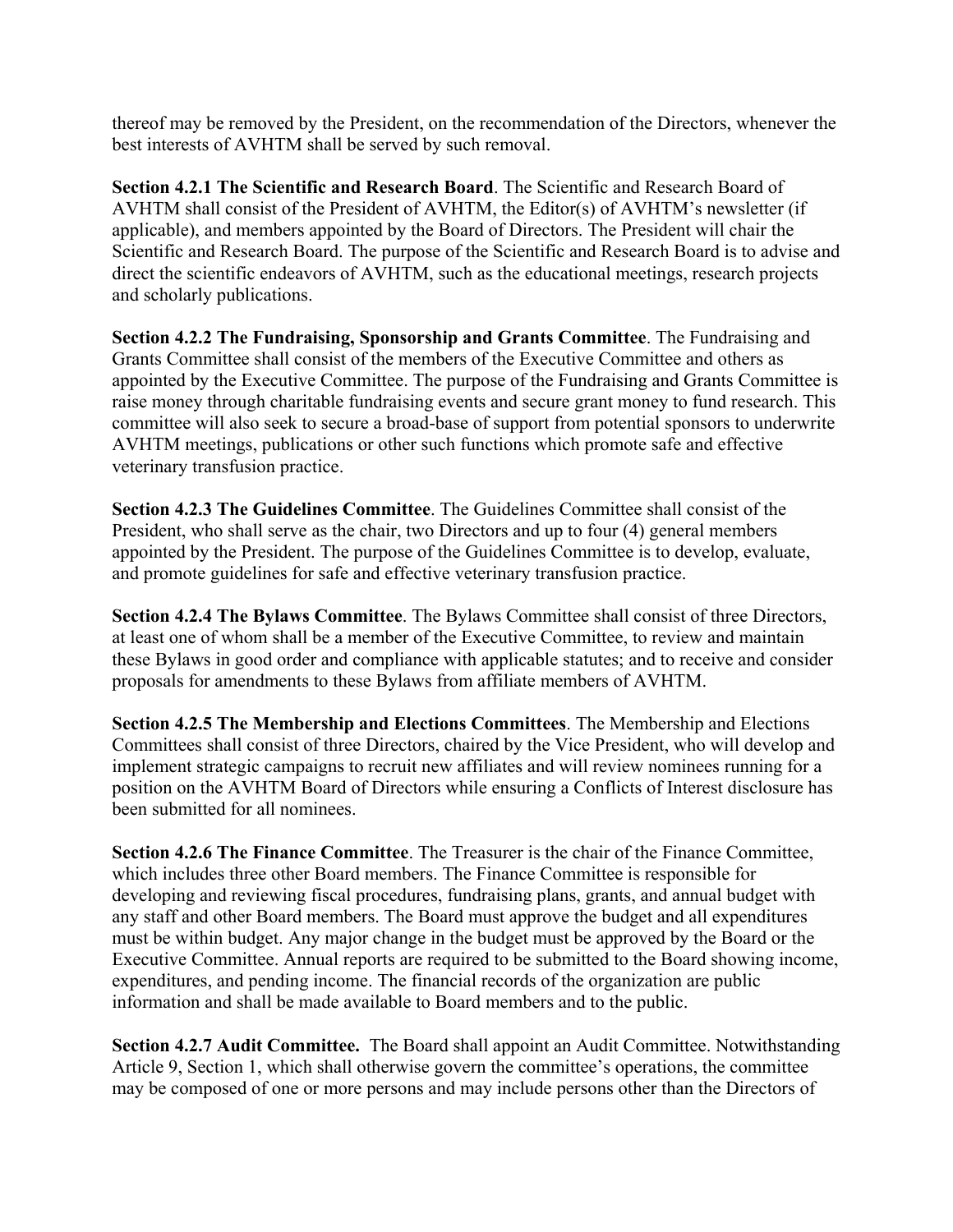AVHTM. The membership of the Audit Committee shall not include the President, Treasurer, any employee, or any person with a material financial interest in any entity doing business with AVHTM. Members of the Finance Committee must constitute less than one-half of the membership of the Audit Committee. The Audit Committee shall make recommendations to the Board of Directors regarding the hiring and termination of an auditor, who shall be an independent certified public accountant, and may be authorized by the Board to negotiate the auditor's salary. The Audit Committee shall confer with the auditor to satisfy its members that the Corporation's financial affairs are in order, and shall review and determine wither to accept the audit. In the event that the auditor's firm provides non-audit services to AVHTM, the Audit Committee shall ensure that the auditor's firm adheres to the standards for auditor independence set forth in the latest revision of the Government Auditing Standards published by the Comptroller General of the United States, or any standards promulgated by the Attorney General of Arizona.

**Section 4.3 Term of Office**. Except as otherwise designated by these Bylaws, each member of a committee of Directors or advisory board or committee shall continue as such until the next annual meeting of the Directors of AVHTM and until such person's successor is appointed, unless the Board or committee is sooner terminated, or unless such person is removed from such Board or committee or shall cease to qualify as a member thereof.

**Section 4.4 Chair**. Unless otherwise designated by these Bylaws, one or more members of each Director's committee or advisory board or committee shall be appointed chairman, or cochairman, by the President of AVHTM.

**Section 4.5 Vacancies**. Vacancies in the membership of any committee of Directors or advisory board or committee may be filled by appointments made in the same manner as provided in the case of the original appointments.

**Section 4.6 Quorum: Manner of Acting**. Unless otherwise provided in the resolution of the Directors designating a committee of Directors or advisory board or committee, a majority of the whole Board or committee shall constitute a quorum, and the act of the majority of the members present at a meeting at which a quorum is present shall be the act of the Board or committee.

**Section 4.7 New committees.** The Executive Board may create new standing or ad hoc committees as deemed necessary, appoint chairs, Board members, Directors, or affiliates to meet the growing needs of AVHTM.

**Section 4.8 Rules**. Each committee of Directors or advisory board or committee may adopt rules for its own government not inconsistent with these Bylaws or with rules adopted by the Board of Directors.

## **ARTICLE FIVE**

**Compensation.** 

**Section 5.1 Definitions.** Unless otherwise defined, the terms below have the following meanings: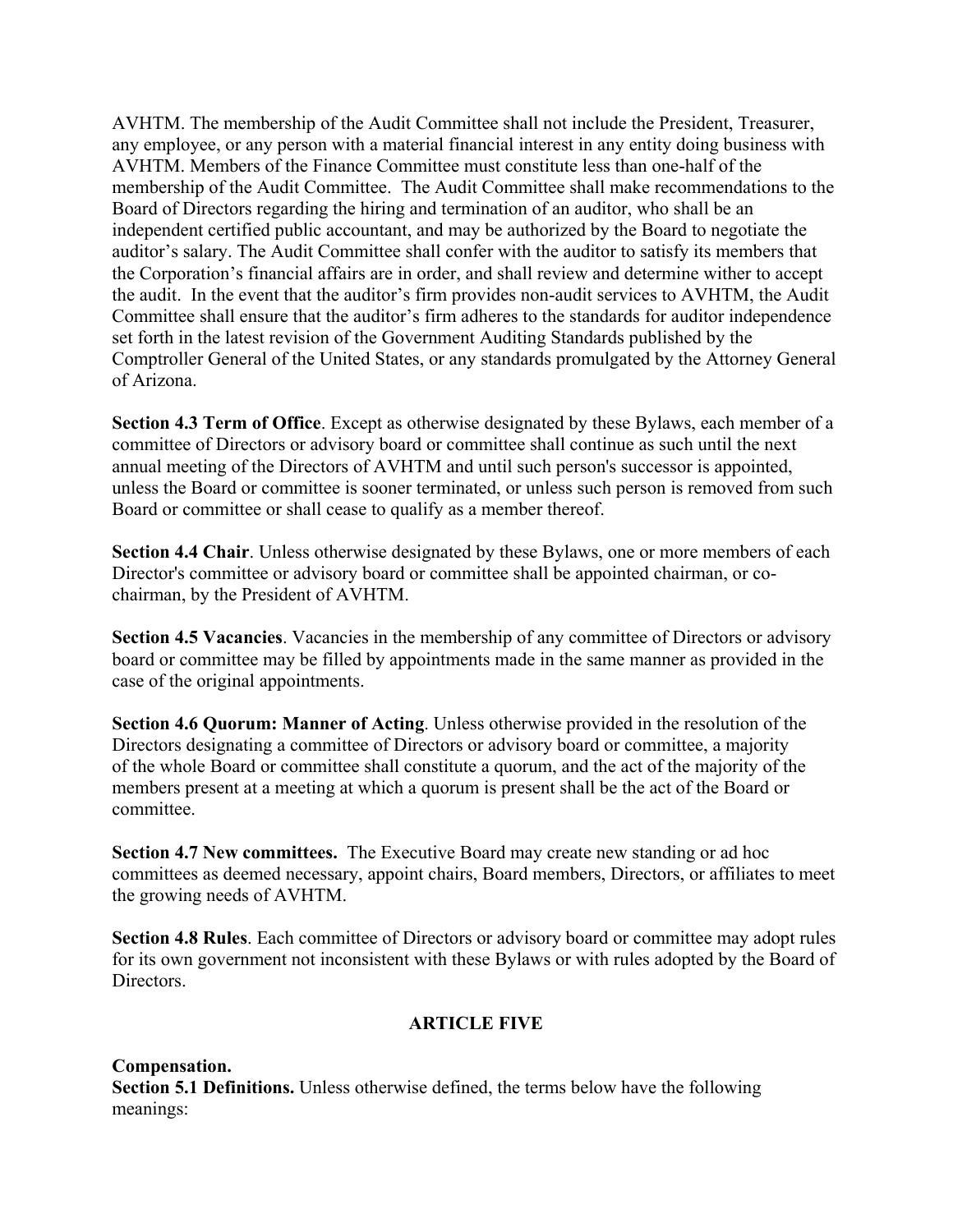**(a)** "Highest Compensated Employee" - Any employee of the Corporation, whose total compensation would require the employee to be listed in Part I of Schedule A of IRS Form 990, or in response to an equivalent question on any successor exempt organization annual return.

**(b)** "Highest Compensated Independent Contractor" - Any independent contractor engaged by the Corporation, whose total compensation would require the contractor to be listed in Part II of Schedule A of IRS Form 990, or in response to an equivalent question on any successor exempt organization annual return.

**Section 5.2 Compensation Policy.** No Director, Officer, Highest Compensated Employee or Highest Compensated Independent Contractor may receive compensation, directly or indirectly, from the Corporation unless such compensation is first determined by the disinterested Directors, or an authorized committee thereof, to be just and reasonable to the Corporation. The names of the persons who were present for discussions and votes relating to the compensation arrangement, the content of the discussion, including any the information used to determine the reasonableness of the compensation, and a record of any votes taken in connection with the proceedings shall be maintained in the minutes of the Corporation.

The determination of reasonableness shall be based upon information about compensation paid by similarly situated organizations for similar services, current compensation surveys compiled by independent firms or actual written offers from similarly situated organizations. Similarly situated organizations may include both taxable and tax-exempt organizations. No Director, principal Officer, Highest Compensated Employee or Highest Compensated Independent Contractor, shall participate in the discussion and approval of his or her compensation, except that such persons may provide information to the disinterested Directors as described in the Conflict of Interest policy.

**Section 5.3 Compensation Review.** The Board shall review the fairness of compensation, including benefits, paid to any Director, Officer, or Independent Contractor upon the occurrence of the following events:

**(a)** The individual is hired;

**(b)** The individual's term of employment is extended or renewed; or

**(c)**The individual's compensation is modified, unless such modification occurs pursuant to a general modification of compensation that extends to all employees.

**Section 5.4 Periodic Reviews.** Periodic reviews shall be conducted to ensure the Corporation operates in a manner consistent with charitable purposes and does not engage in activities that could jeopardize its tax-exempt status. The periodic reviews shall, at a minimum, include the following subjects:

**(a)** Whether compensation arrangements and benefits are reasonable, based on competent survey information, and the result of "arm's length" bargaining; and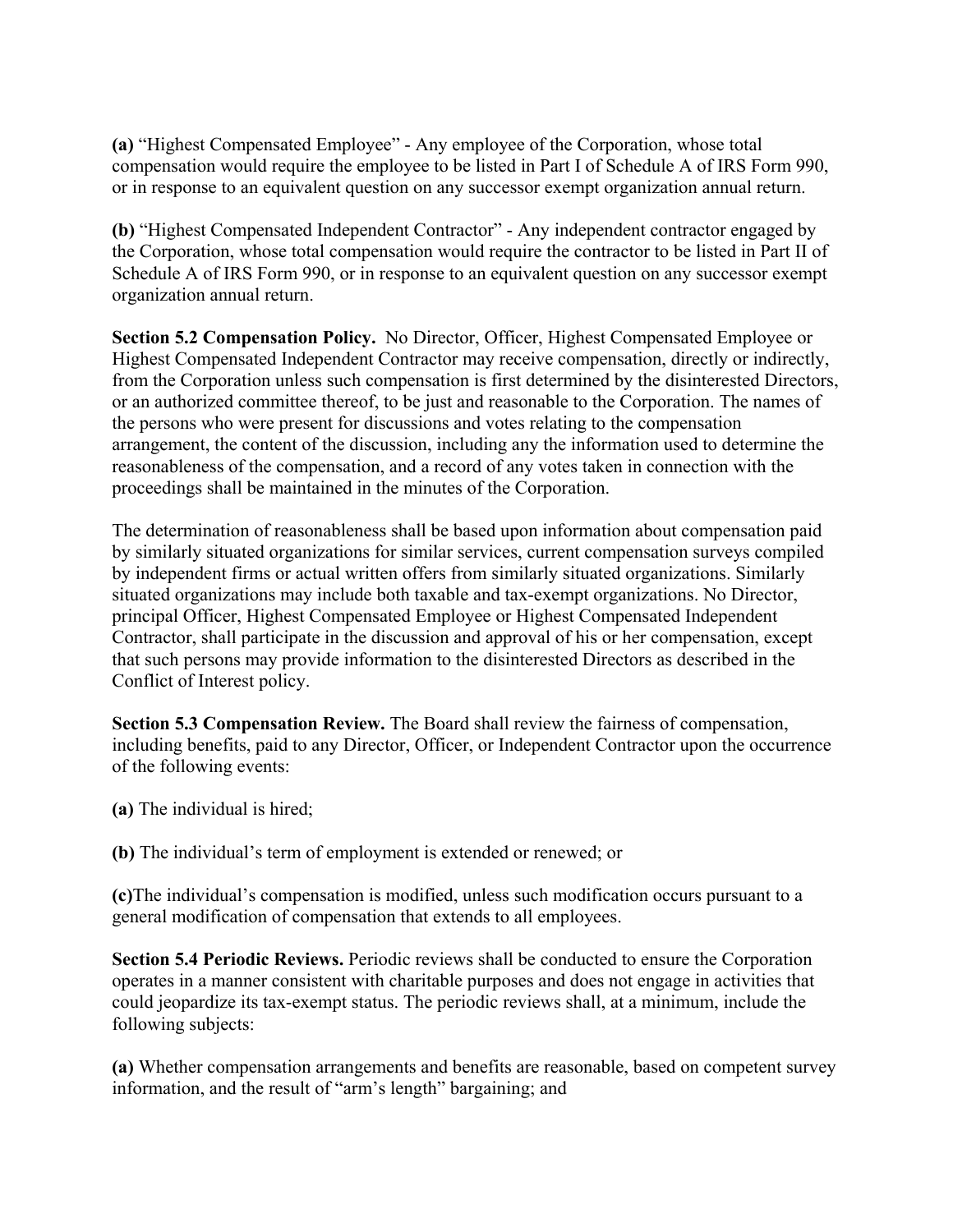**(b)** Whether partnerships, joint ventures, and arrangements with management corporations conform to the Corporation's written policies, are properly recorded, reflect reasonable investment or payments for goods and services, further charitable purposes and do not result in inurement, impermissible private benefit or in an excess benefit transaction. When conducting the periodic reviews as provided for above, the Corporation may, but need not, use outside advisors. If outside experts are used their use shall not relieve the Board of its responsibility for ensuring that periodic reviews are conducted.

**Section 5.5 Mutual Directors**. No contract or transaction between the Corporation and any nonprofit corporation, of which one or more of its Directors are Directors of this Corporation, is void or voidable because such Director(s) are present at a meeting of the Board which authorizes, approves, or ratifies the contract or transaction if the material facts as to the transaction and as to such Director's other directorship are fully disclosed or known to the Board and the Board authorizes, approves, or ratifies the contract or transaction in good faith by a vote sufficient without counting the vote of the common Director(s), or if the contract or transaction is just and reasonable as to the Corporation at the time it is authorized, approved or ratified.

**Section 5.6 Restriction on Interested Directors.** Not more than forty-nine percent (49%) of the persons serving on the Board of Directors at any time may be interested persons. An interested person is (1) any person currently being compensated by the Corporation for services rendered to it within the previous twelve (12) months, whether as a full-time or part-time employee, independent contractor, or otherwise, excluding any reasonable compensation paid to a Director as Director; and (2) any brother, sister, ancestor, descendant, spouse, brother-in-law, sister-inlaw, son-in-law, daughter-in-law, mother-in-law, or father-in-law of any such person. However, any violation of the provisions of this section shall not affect the validity or enforceability of any transaction entered into by the Corporation.

## **ARTICLE SIX**

## **CONFLICT OF INTEREST POLICY**

#### **Purpose**

The purpose of the conflict of interest policy is to protect the interest of this tax-exempt organization when it is contemplating entering into a transaction or arrangement that might benefit the private interest of an Officer or Director of the Organization or might result in a possible excess benefit transaction. This policy is intended to supplement but not replace any applicable state and federal laws governing conflict of interest applicable to nonprofit and charitable organizations.

#### **Definitions**

#### **Section 6.1 Interested Person**

Any Director, principal Officer, or member of a committee with governing Board delegated powers, who has a direct or indirect financial interest, as defined below, is an interested person.

#### **Section 6.2. Financial Interest**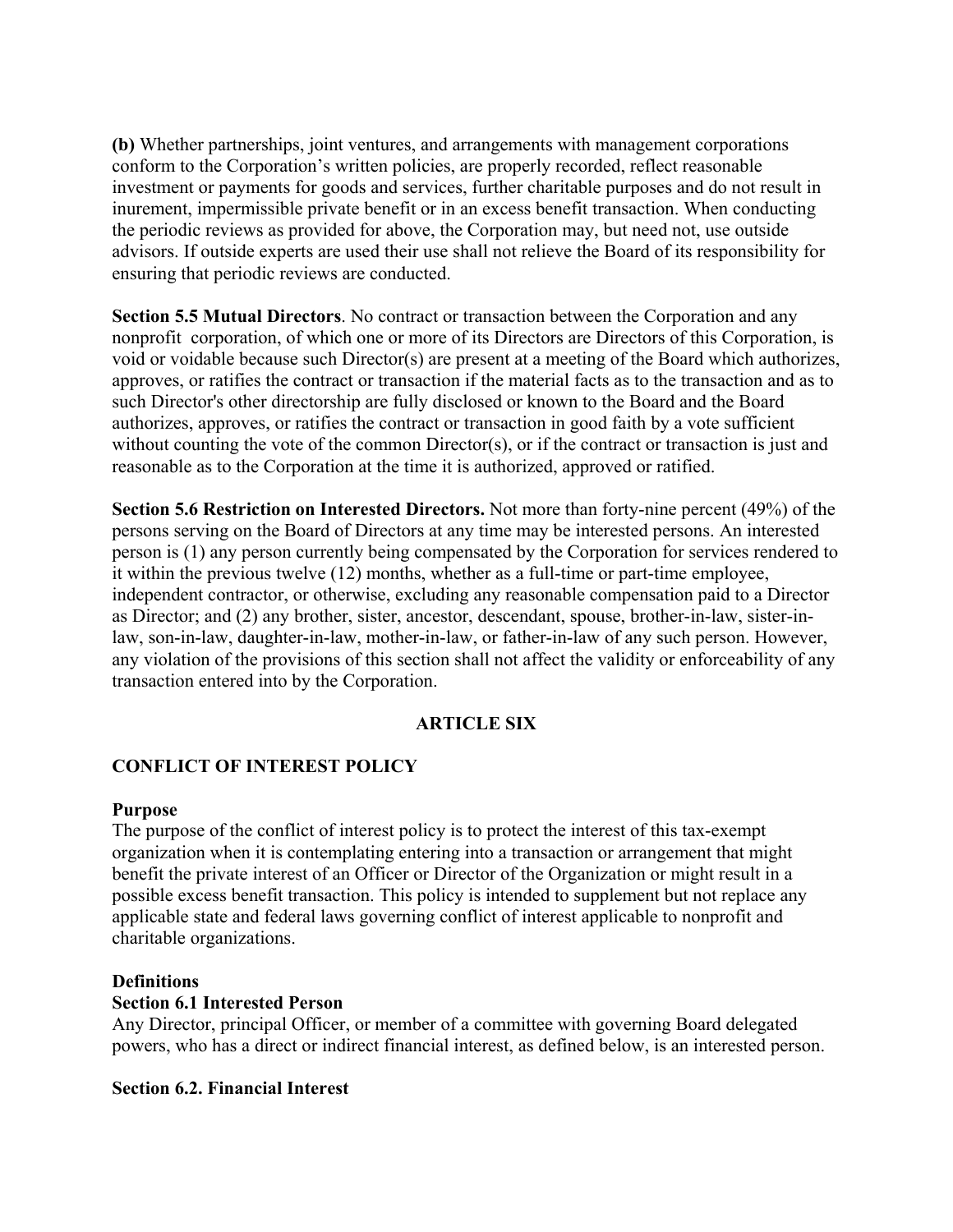A person has a financial interest if the person has, directly or indirectly, through business, investment, or family:

**(a)** An ownership or investment interest in any entity with which AVHTM has a transaction or arrangement,

**(b)** A compensation arrangement with AVHTM or with any entity or individual with which AVHTM has a transaction or arrangement, or

**(c)** A potential ownership or investment interest in, or compensation arrangement with, any entity or individual with which AHVTM is negotiating a transaction or arrangement.

Compensation includes direct and indirect remuneration, royalties, as well as gifts or favors that are not insubstantial. A financial interest is not necessarily a conflict of interest. A person who has a financial interest may have a conflict of interest only if the appropriate governing Board or committee decides that a conflict of interest exists.

## **Procedures**

### **Section 6.3 Duty to Disclose**

In connection with any actual or possible conflict of interest, an interested person must disclose the existence of the financial interest and be given the opportunity to disclose all material facts to the Directors and members of committees with governing Board delegated powers considering the proposed transaction or arrangement.

#### **Section 6.4 Determining Whether a Conflict of Interest Exists**

After disclosure of the financial interest and all material facts, and after any discussion with the interested person, he/she shall leave the governing Board or committee meeting while the determination of a conflict of interest is discussed and voted upon. The remaining Board or committee members shall decide if a conflict of interest exists.

#### **Section 6.5 Procedures for Addressing the Conflict of Interest**

**(a)**. An interested person may make a presentation at the governing Board or committee meeting, but after the presentation, he/she shall leave the meeting during the discussion of, and the vote on, the transaction or arrangement involving the possible conflict of interest.

**(b)** The chairperson of the governing Board or committee shall, if appropriate, appoint a disinterested person or committee to investigate alternatives to the proposed transaction or arrangement.

**(c)** After exercising due diligence, the governing Board or committee shall determine whether AVHTM can obtain with reasonable efforts a more advantageous transaction or arrangement from a person or entity that would not give rise to a conflict of interest.

**(d)** If a more advantageous transaction or arrangement is not reasonably possible under circumstances not producing a conflict of interest, the governing Board or committee shall determine by a majority vote of the disinterested Directors whether the transaction or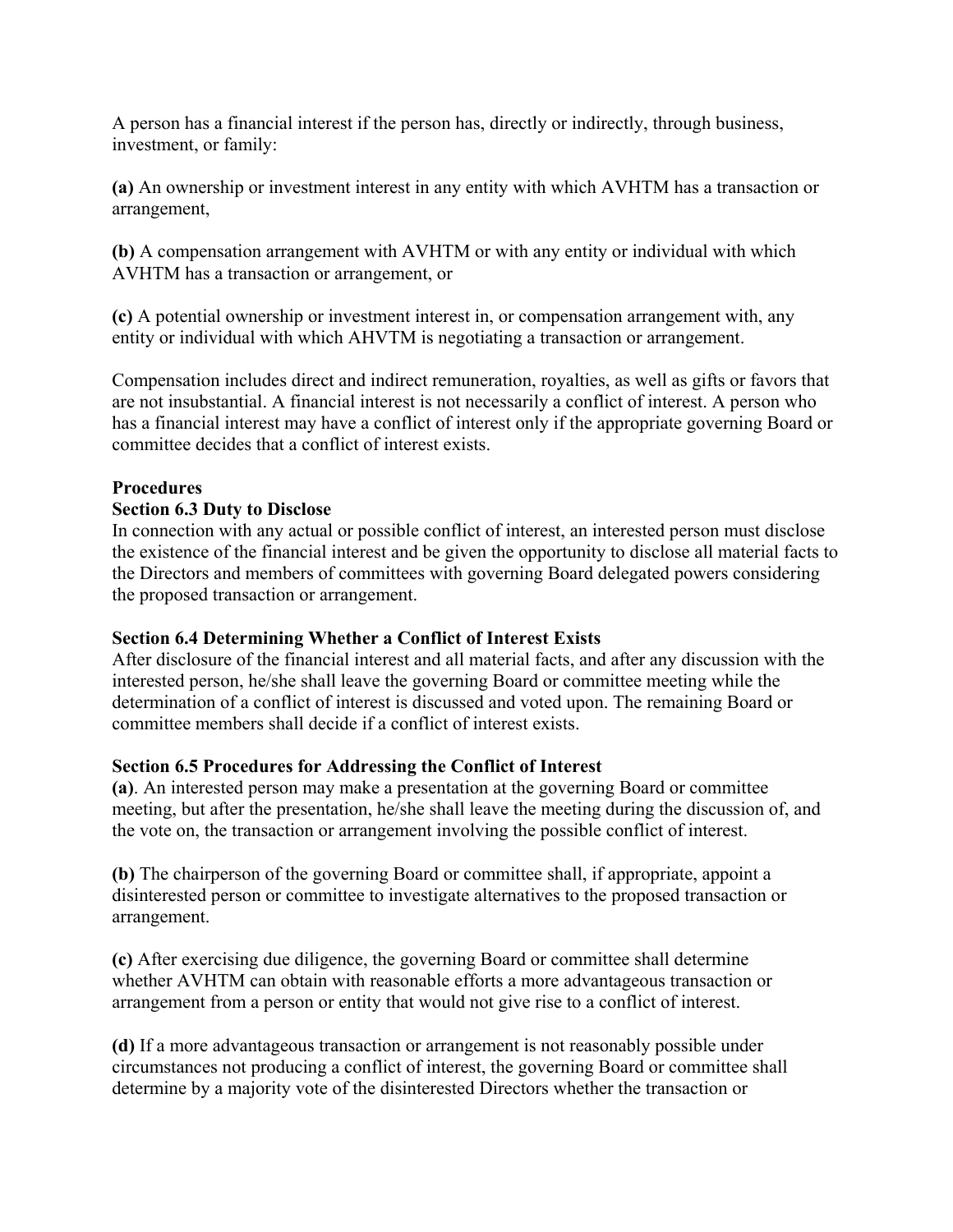arrangement is in AVHTM's best interest, for its own benefit, and whether it is fair and reasonable. In conformity with the above determination it shall make its decision as to whether to enter into the transaction or arrangement.

#### **Section 6.6 Violations of the Conflicts of Interest Policy**

**(a)**. If the governing Board or committee has reasonable cause to believe a member has failed to disclose actual or possible conflicts of interest, it shall inform the member of the basis for such belief and afford the member an opportunity to explain the alleged failure to disclose.

**(b)** If, after hearing the member's response and after making further investigation as warranted by the circumstances, the governing Board or committee determines the member has failed to disclose an actual or possible conflict of interest, it shall take appropriate disciplinary and corrective action.

## **ARTICLE SEVEN**

### **FISCAL YEAR**

The fiscal year of AVHTM shall be the twelve (12) month period beginning each January 1, unless another fiscal year is adopted by the Directors.

## **ARTICLE EIGHT**

### **FINANCIAL OBLIGATIONS**

**Section 8.1 Budget**. Prior to the close of each fiscal year, the Board of Directors shall adopt a budget of income and expenses for the ensuing fiscal year.

**Section 8.2 Checks**. All checks, drafts, bills or exchange, notes, or other obligations or order for the payment of money shall be signed in the name of AVHTM by the Treasurer or his/her designee or by facsimile.

## **ARTICLE NINE**

#### **MISCELLANEOUS**

**Section 9.1 Nondiscrimination Policy**. The Officers, Directors, committee members, employees, independent contractors, and persons served by AVHTM shall be selected entirely on a nondiscriminatory basis with respect to age, sex, race, religion, national origin, and sexual orientation. It is the policy of AVHTM not to discriminate on the basis of race, creed, ancestry, marital status, gender, sexual orientation, age, physical disability, veteran's status, political service or affiliation, color, religion, or national origin.

**Section 9.2 Books and Records**. AVHTM shall keep correct and complete books and records of account and shall keep minutes of the proceedings of all meetings of its Board of Directors, a record of all actions taken by Board of Directors without a meeting, and a record of all actions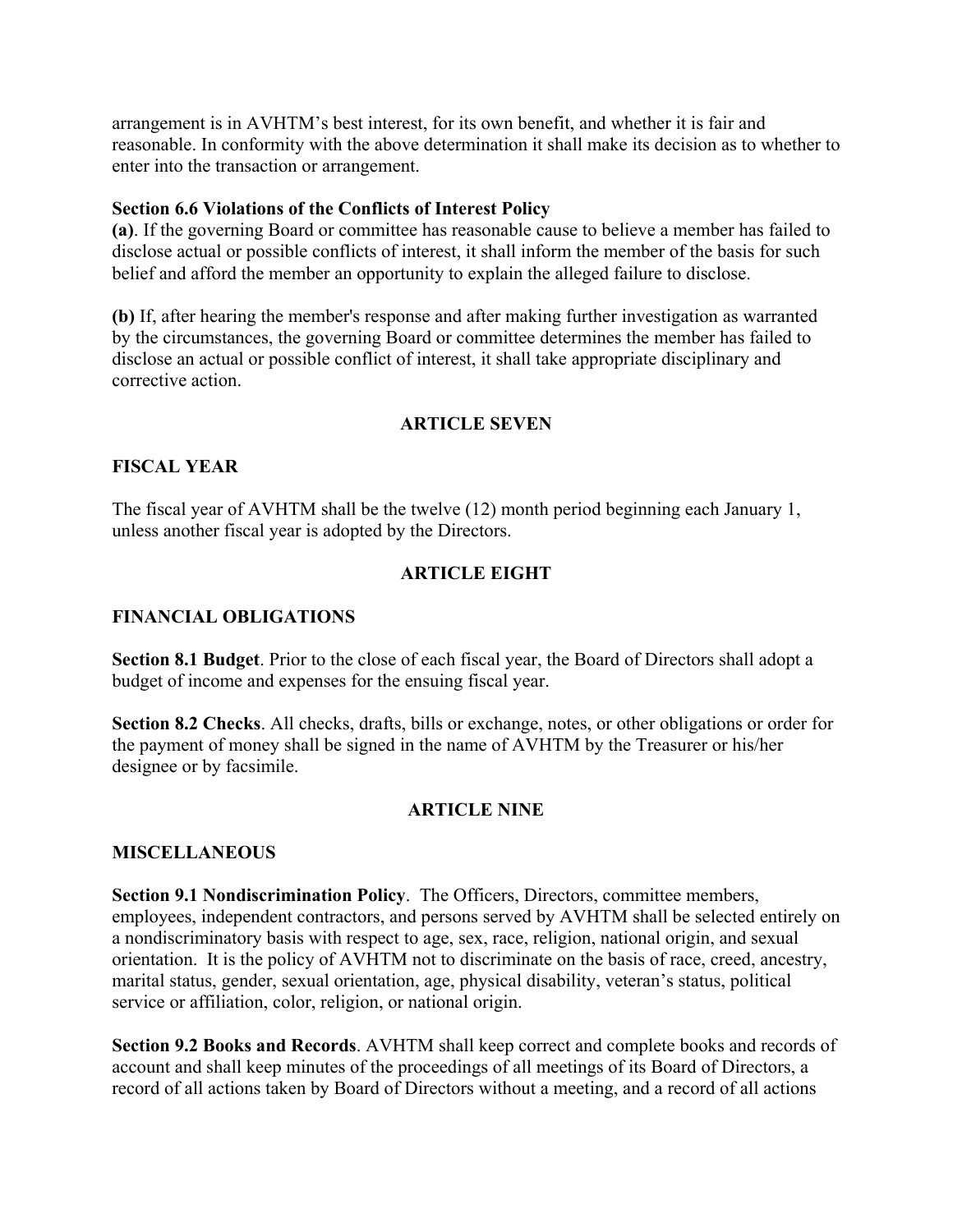taken by committees of the Board. In addition, AVHTM shall keep a copy of AVHTM's Articles of Incorporation and Bylaws as amended to date.

#### **ARTICLE TEN**

#### **INDEMNIFICATION**

To the fullest extent permitted by law, this Corporation shall indemnify its "agents", as described in Title 10, Chapter 31 of the Arizona Revised Statutes, including its Directors, Officers, employees, and volunteers, and including persons formerly occupying any such position, and their heirs, executors, and administrators, against all expenses, judgments, fines, settlements, and other amounts actually and reasonably incurred by them in connection with any "proceeding, " as that term is used in said Title 10, Chapter 31 of the Arizona Revised Statutes, and including an action by or in the right of the Corporation, by reason of the fact that the person is or was a person described in that Section. "Expenses" shall have the same meaning as in said Section. Such right of indemnification shall not be deemed exclusive of any other rights to which such persons may be entitled apart from this Article 9. To the fullest extent permitted by law and except as otherwise determined by the Board in a specific instance, expenses incurred by a person seeking indemnification in defending any "proceeding" shall be advanced by the Corporation before final disposition of the proceeding upon receipt by the Corporation of an undertaking by or on behalf of that person to repay such amount unless it is ultimately determined that the person is entitled to be indemnified by the Corporation for those expenses.

The Corporation shall have power to purchase and maintain insurance to the fullest extent permitted by law on behalf of any agent of the Corporation, against any liability asserted against or incurred by the agent in such capacity or arising out of the agent's status as such, or to give other indemnification to the extent permitted by law.

#### **ARTICLE ELEVEN**

#### **AMENDMENTS**

AVHTM's Bylaws may be amended or repealed at any meeting of the Directors at which a quorum is present by the affirmative vote of at least a 2/3 majority of the Directors present at the meeting, provided notice of the proposed amendment, repeal or adoption be contained in the notice of such meeting; and provided further, that the foregoing notice requirement shall not prohibit the Directors from adopting the proposed amendment, effecting the proposed repeal or adopting the proposed new Bylaws, as the case may be, in a modified form which is not identical to that described or set forth in the notice of such meeting. Each person who becomes an affiliate of AVHTM hereby expressly acknowledges and agrees that the power to alter, amend or repeal these Bylaws, or to adopt new Bylaws, has been delegated to the Directors by the affiliates.

#### **ARTICLE TWELVE**

#### **COUNTERTERRORISM AND DUE DILIGENCE POLICY**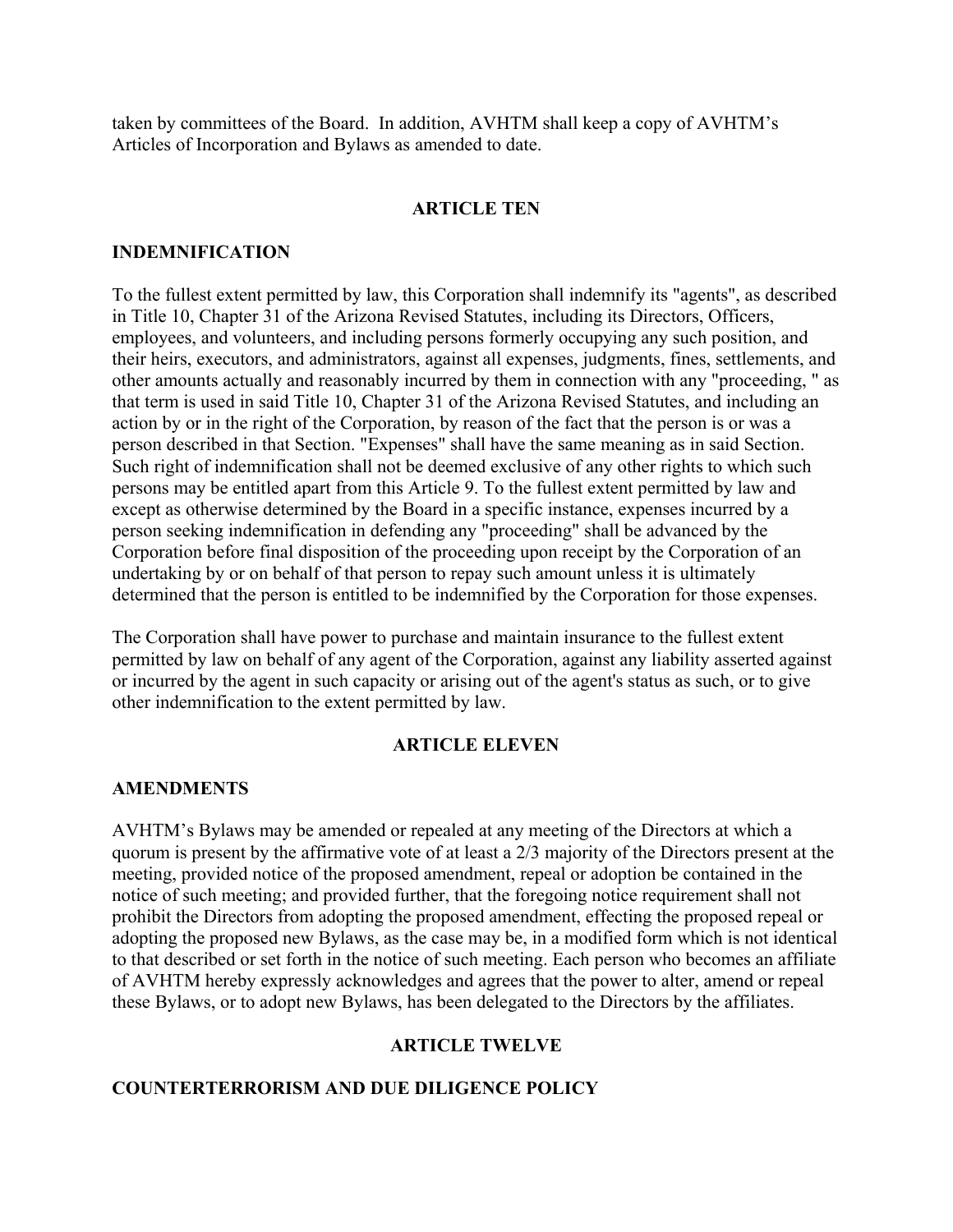In furtherance of its exemption by contributions to other organizations, domestic or foreign, AVHTM shall stipulate how the funds will be used and shall require the recipient to provide the Corporation with detailed records and financial proof of how the funds were utilized. Although adherence and compliance with the US Department of the Treasury's publication the "Voluntary Best Practice for US. Based Charities" is not mandatory, AVHTM willfully and voluntarily recognizes and puts to practice these guidelines and suggestions to reduce, develop, reevaluate and strengthen a risk-based approach to guard against the threat of diversion of charitable funds or exploitation of charitable activity by terrorist organizations and their support networks. AVHTM shall also comply and put into practice the federal guidelines, suggestion, laws and limitation set forth by preexisting U.S. legal requirements related to combating terrorist financing, which include, but are not limited to, various sanctions programs administered by the Office of Foreign Assets Control (OFAC) in regard to its foreign activities.

## **ARTICLE THIRTEEN**

## **DOCUMENT RETENTION POLICY**

### **13.1 Purpose**

The purpose of this document retention policy is establishing standards for document integrity, retention, and destruction and to promote the proper treatment of AVHTM records.

## **13.2 Policy**

**Section 13.2.1. General Guidelines**. Records should not be kept if they are no longer needed for the operation of the business or required by law. Unnecessary records should be eliminated from the files. The cost of maintaining records is an expense which can grow unreasonably if good housekeeping is not performed. A mass of records also makes it more difficult to find pertinent records.

From time to time, AVHTM may establish retention or destruction policies or schedules for specific categories of records in order to ensure legal compliance, and also to accomplish other objectives, such as preserving intellectual property and cost management. Several categories of documents that warrant special consideration are identified below. While minimum retention periods are established, the retention of the documents identified below and of documents not included in the identified categories should be determined primarily by the application of the general guidelines affecting document retention, as well as the exception for litigation relevant documents and any other pertinent factors.

**Section 13.2.2. Exception for Litigation Relevant Documents**. AVHTM expects all Officers, Directors, and Employees and independent contractors to comply fully with any published records retention or destruction policies and schedules, provided that all Officers, Directors, and Employees should note the following general exception to any stated destruction schedule: If you believe, or the AVHTM informs you, that corporate records are relevant to litigation, or potential litigation (i.e. a dispute that could result in litigation), then you must preserve those records until it is determined that the records are no longer needed. That exception supersedes any previously or subsequently established destruction schedule for those records.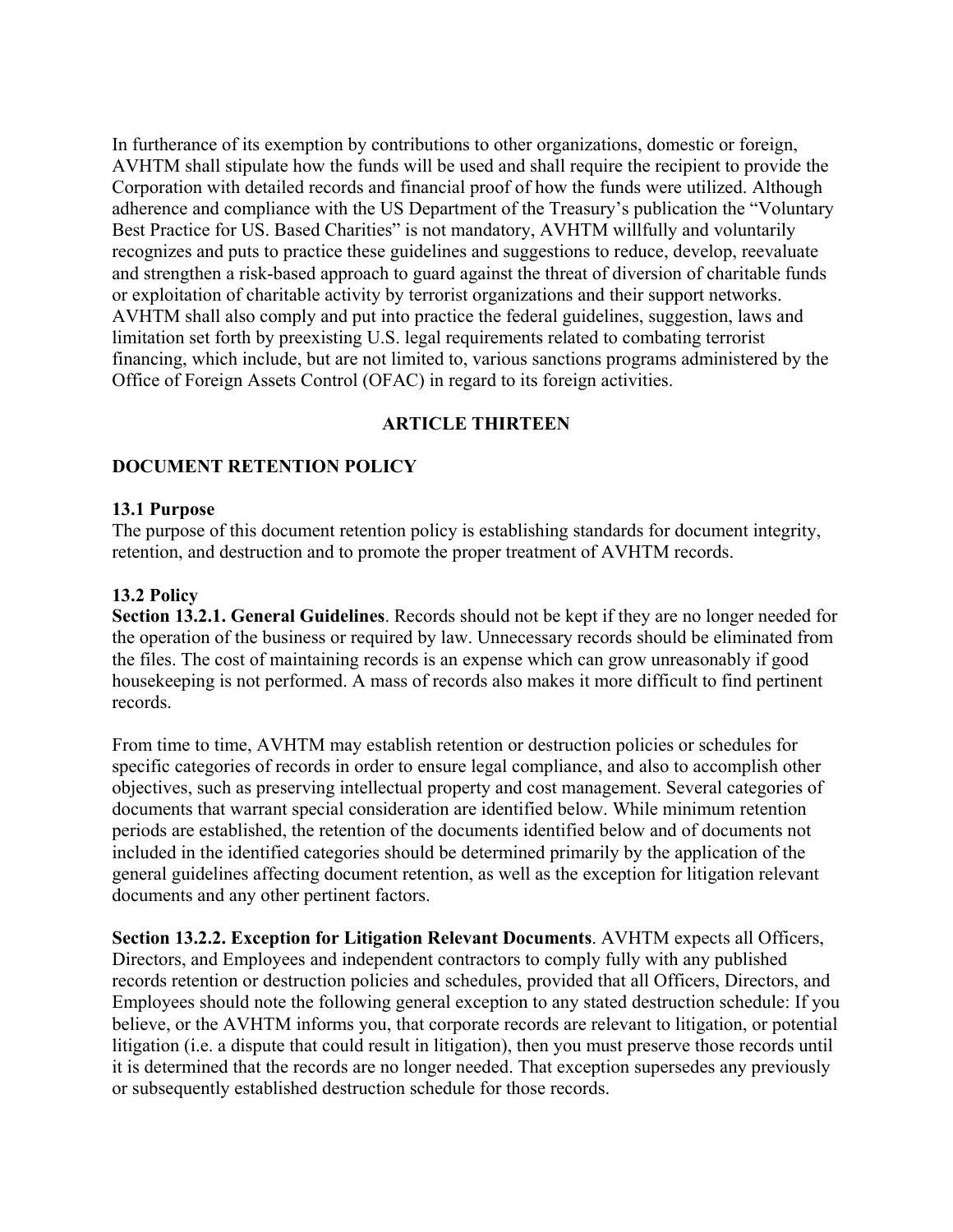## **Section 13.2.3. Minimum Retention Periods for Specific Categories**

**(a) Corporate Documents**. Corporate records include the Corporation's Articles of Incorporation, Bylaws and IRS Form 1023 and Application for Exemption. Corporate records should be retained permanently. IRS regulations require that the Form 1023 be available for public inspection upon request.

**(b) Tax Records.** Tax records include, but may not be limited to, documents concerning payroll, expenses, proof of contributions made by donors, accounting procedures, and other documents concerning the Corporation's revenues. Tax records should be retained for at least seven years from the date of filing the applicable return.

**(c) Employment Records/Personnel Records.** State and federal statutes require the Corporation to keep certain recruitment, employment and personnel information. The Corporation should also keep personnel files that reflect performance reviews and any complaints brought against the Corporation or individual employees under applicable state and federal statutes. The Corporation should also keep in the employee's personnel file all final memoranda and correspondence reflecting performance reviews and actions taken by or against personnel. Employment applications should be retained for three years. Retirement and pension records should be kept permanently. Other employment and personnel records should be retained for seven years.

**(d) Board and Board Committee Materials**. Meeting minutes should be retained in perpetuity in the Corporation's minute book. A clean copy of all other Board and Board Committee materials should be kept for no less than three years by AVHTM.

**(e) Press Releases/Public Filings**. AVHTM should retain permanent copies of all press releases and publicly filed documents under the theory that the Corporation should have its own copy to test the accuracy of any document a member of the public can theoretically produce against the Corporation.

**(f) Legal Files**. Legal counsel should be consulted to determine the retention period of particular documents, but legal documents should generally be maintained for a period of ten years.

**(g) Marketing and Sales Documents**. AHVTM should keep final copies of marketing and sales documents for the same period of time it keeps other corporate files, generally three years. An exception to the three-year policy may be sales invoices, contracts, leases, licenses, and other legal documentation. These documents should be kept for at least three years beyond the life of the agreement.

**(h) Development/Intellectual Property and Trade Secrets**. Development documents are often subject to intellectual property protection in their final form (e.g., patents and copyrights). The documents detailing the development process are often also of value to the Corporation and are protected as a trade secret where the Corporation:

**(i)** derives independent economic value from the secrecy of the information; and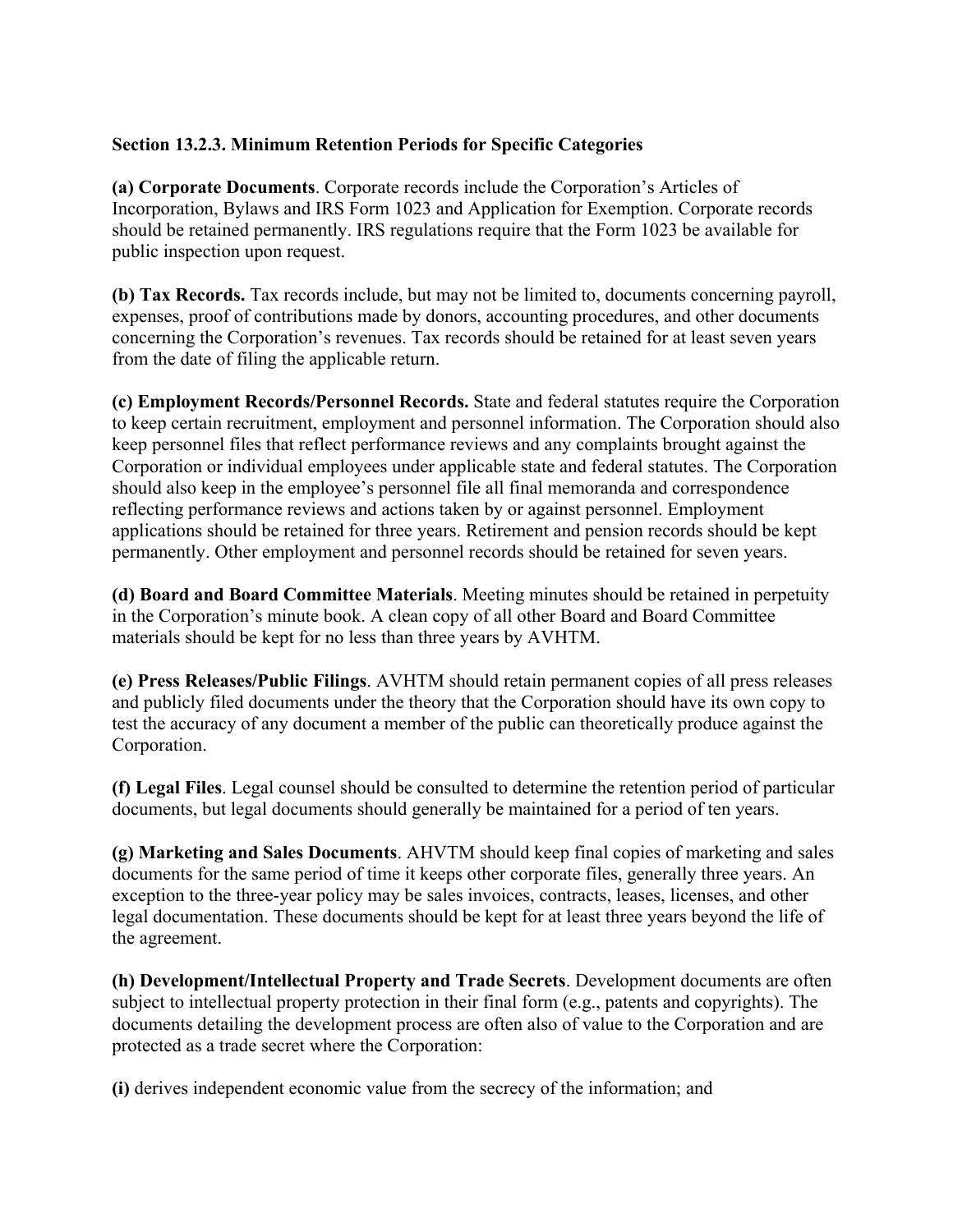**(ii)** has taken affirmative steps to keep the information confidential.

AVHTM should keep all documents designated as containing trade secret information for at least the life of the trade secret.

**(i) Contracts**. Final, execution copies of all contracts entered into by the Corporation should be retained. AVHTM should retain copies of the final contracts for at least three years beyond the life of the agreement, and longer in the case of publicly filed contracts.

**(j) Correspondence**. Unless correspondence falls under another category listed elsewhere in this policy, correspondence should generally be saved for two years.

**(k) Banking and Accounting**. Accounts payable ledgers and schedules should be kept for seven years. Bank reconciliations, bank statements, deposit slips and checks (unless for important payments and purchases) should be kept for three years. Any inventories of products, materials, and supplies and any invoices should be kept for seven years.

**(l) Insurance**. Expired insurance policies, insurance records, accident reports, claims, etc. should be kept permanently.

**(m) Audit Records**. External audit reports should be kept permanently. Internal audit reports should be kept for three years.

**Section 13.2.4. Electronic Mail.** E-mail that needs to be saved should be either:

**(i)** printed in hard copy and kept in the appropriate file; or

**(ii)** downloaded to a computer file and kept electronically or on disk as a separate file. The retention period depends upon the subject matter of the e-mail, as covered elsewhere in this policy.

# **ARTICLE FOURTEEN**

## **Transparency and Accountability Disclosure of Financial Information with the General Public**

## **14.1 Purpose**

By making full and accurate information about its mission, activities, finances, and governance publicly available, AVHTM practices and encourages transparency and accountability to the general public. This policy will:

**(a)** indicate which documents and materials produced by the Corporation are presumptively open to staff and/or the public

**(b)** indicate which documents and materials produced by the Corporation are presumptively closed to staff and/or the public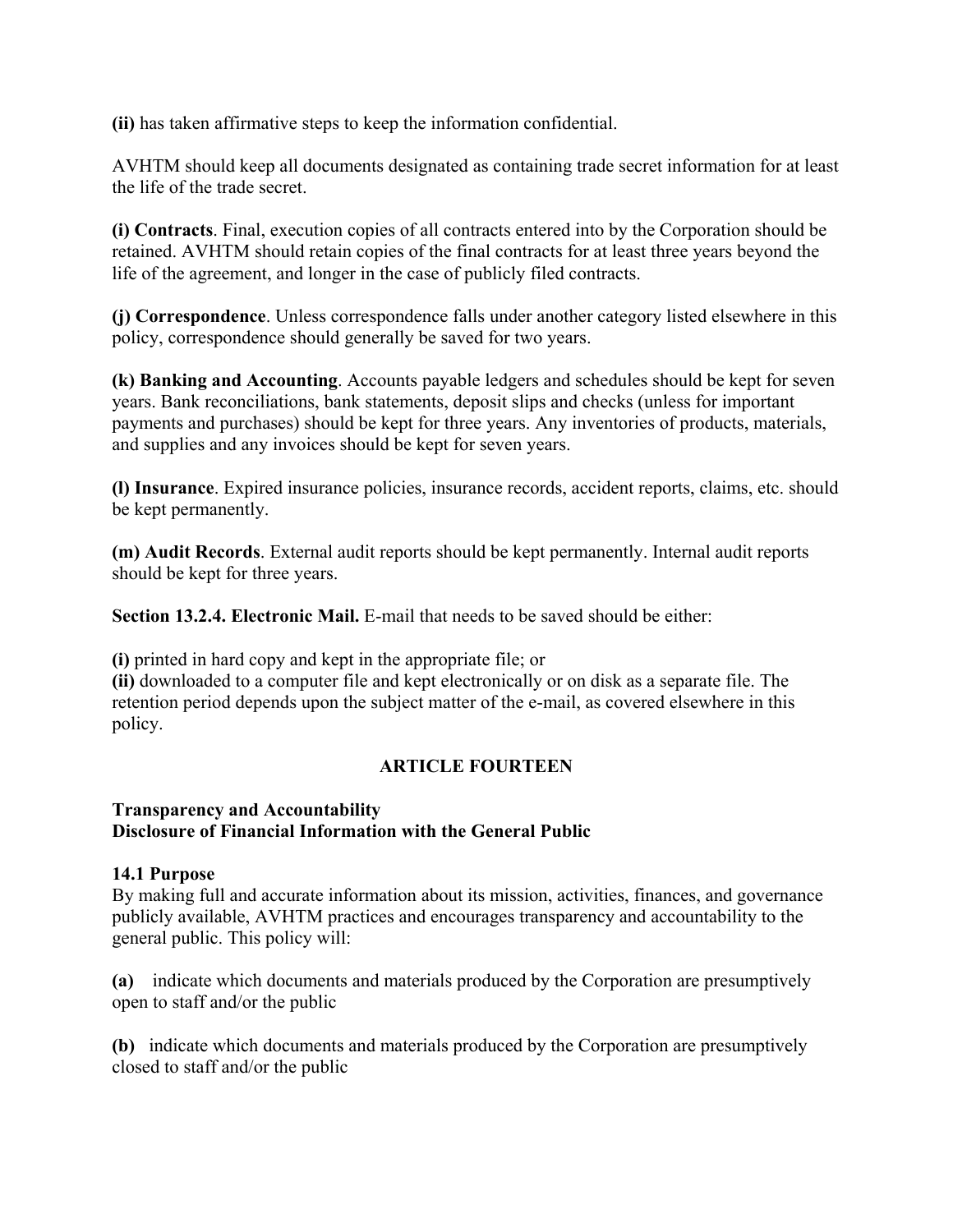**(c)** specify the procedures whereby the open/closed status of documents and materials can be altered.

The details of this policy are as follow:

# **14.2 Financial and IRS documents (The Form 1023 and the Form 990)**

AVHTM shall provide its Internal Revenue forms 990, 990-EZ, 990-PF, 990-N, 990-T (whichever is applicable), 1023 and 5227, Bylaws, Conflict of Interest policy, and financial statements to the general public for inspection free of charge.

# **14.3 Means and Conditions of Disclosure**

AVHTM shall make "Widely Available" the aforementioned documents on its internet website: www.avhtm.org to be viewed and inspected by the general public.

**(a)** The documents shall be posted in a format that allows an individual using the Internet to access, download, view and print them in a manner that exactly reproduces the image of the original document filed with the IRS (except information exempt from public disclosure requirements, such as contributor lists).

**(b)** The website shall clearly inform readers that the document is available and provide instructions for downloading it.

**(c)** AVHTM shall not charge a fee for downloading the information. Documents shall not be posted in a format that would require special computer hardware or software (other than software readily available to the public free of charge).

**(d)** AVHTM shall inform anyone requesting the information where this information can be found, including the web address. This information must be provided immediately for in-person requests and within 7 days for mailed requests.

# **14.4 IRS Annual Information Returns (Forms 990)**

AVHTM shall submit the Form 990, 990-EZ, 990-PF, 990-T, or 990-N (whichever is applicable) to its Board of Directors prior to the filing of the respective 990 form. While neither the approval of the applicable Form 990 or a review of the applicable 990 is required under Federal law, the Corporation's applicable Form 990 shall be submitted to each member of the Board of Director's via (hard copy or e-mail) at least 10 days before the applicable Form 990 is filed with the IRS.

# **14.5 Board**

**(a)** All Board deliberations shall be open to the public except where the Board passes a motion to make any specific portion confidential.

**(b)** All Board minutes shall be open to the public once accepted by the Board, except where the Board passes a motion to make any specific portion confidential.

**(c)** All papers and materials considered by the Board shall be open to the public following the meeting at which they are considered, except where the Board passes a motion to make any specific paper or material confidential.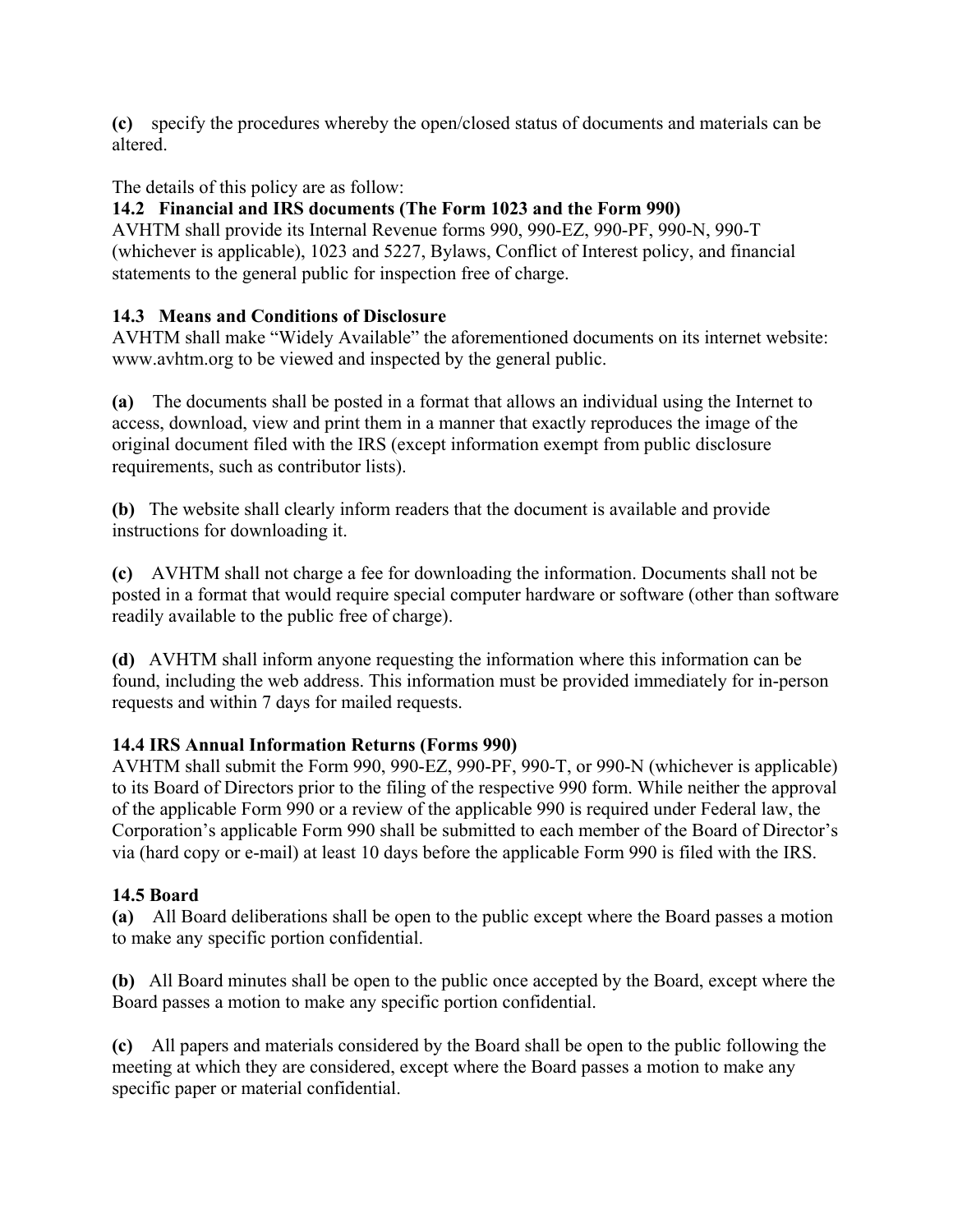### **14.6 Staff Records**

**(a)** All staff records shall be available for consultation by the staff member concerned or by their legal representatives.

**(b)** No staff records shall be made available to any person outside the Corporation except the authorized governmental agencies.

**(c)** Within the Corporation, staff records shall be made available only to those persons with managerial or personnel responsibilities for that staff member, except that

**(d)** Staff records shall be made available to the Board when requested.

### **14.7 Donor Records**

**(a)** All donor records shall be available for consultation by the members and donors concerned or by their legal representatives.

**(b)** No donor records shall be made available to any other person outside the Corporation except the authorized governmental agencies.

**(c)** Within the Corporation, donor records shall be made available only to those persons with managerial or personnel responsibilities for dealing with those donors, except that;

**(d)** donor records shall be made available to the Board when requested.

## **ARTICLE FIFTEEN**

## **CODES OF ETHICS AND WHISTLEBLOWER POLICY**

#### **15.1 Purpose**

AVHTM requires and encourages Directors, Officers and Employees to observe and practice high standards of business and personal ethics in the conduct of their duties and responsibilities. The employees and representatives of the Corporation must practice honesty and integrity in fulfilling their responsibilities and comply with all applicable laws and regulations. It is the intent of AVHTM to adhere to all laws and regulations that apply to the Corporation and the underlying purpose of this policy is to support AVHTM's goal of legal compliance. The support of all corporate staff is necessary to achieving compliance with various laws and regulations.

#### **15.2 Reporting Violations**

If any Director, Officer, Staff or Employee reasonably believes that some policy, practice, or activity of AVHTM is in violation of law, a written complaint must be filed by that person with the Board President or Vice President.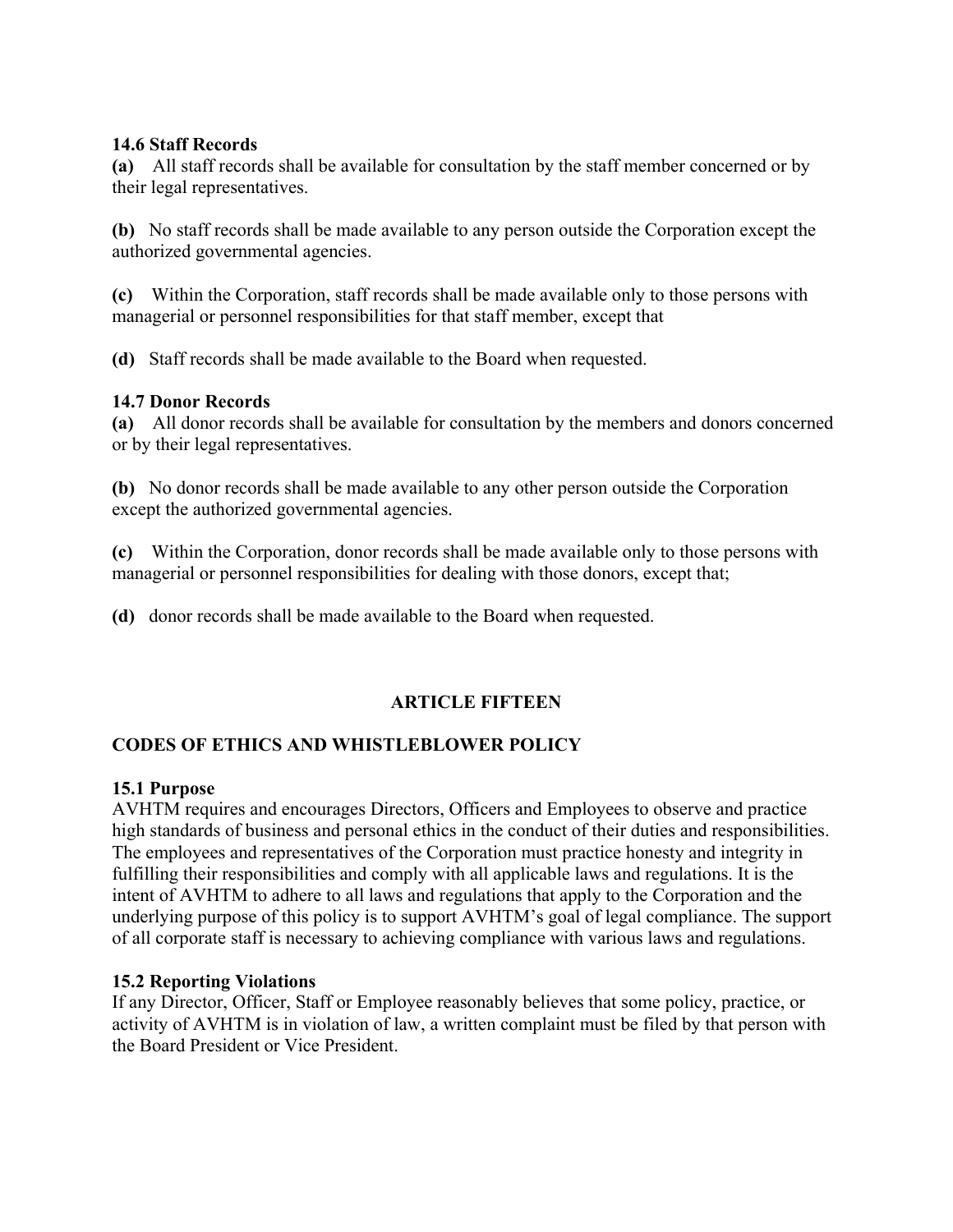### **15.3 Acting in Good Faith**

Anyone filing a complaint concerning a violation or suspected violation of the Code must be acting in good faith and have reasonable grounds for believing the information disclosed indicates a violation of the Code. Any allegations that prove not to be substantiated and which prove to have been made maliciously or knowingly to be false shall be viewed as a serious disciplinary offense.

### **15.4 Retaliation**

Said person is protected from retaliation only if she/he brings the alleged unlawful activity, policy, or practice to the attention of AVHTM and provides the AVHTM with a reasonable opportunity to investigate and correct the alleged unlawful activity. The protection described below is only available to individuals that comply with this requirement.

AVHTM shall not retaliate against any Director, Officer, Staff or Employee who in good faith, has made a protest or raised a complaint against some practice of AVHTM or of another individual or entity with whom AVHTM has a business relationship, on the basis of a reasonable belief that the practice is in violation of law, or a clear mandate of public policy.

AVHTM shall not retaliate against any Director, Officer, Staff or Employee who disclose or threaten to disclose to a supervisor or a public body, any activity, policy, or practice of AVHTM that the individual reasonably believes is in violation of a law, or a rule, or regulation mandated pursuant to law or is in violation of a clear mandate of public policy concerning the health, safety, welfare, or protection of the environment.

## **15.5 Confidentiality**

Violations or suspected violations may be submitted on a confidential basis by the complainant or may be submitted anonymously. Reports of violations or suspected violations shall be kept confidential to the extent possible, consistent with the need to conduct an adequate investigation.

## **15.6 Handling of Reported Violations**

The Board President or Vice President shall notify the sender and acknowledge receipt of the reported violation or suspected violation within five business days. All reports shall be promptly investigated by the Board and its appointed committee and appropriate corrective action shall be taken if warranted by the investigation.

This policy shall be made available to all Directors, Officers, Staff or Employees and they shall have the opportunity to ask questions about the policy.

## **ARTICLE SIXTEEN**

## **DISSOLUTION**

Upon the dissolution of AVHTM and after the payment or the provision for the payment of all the liabilities of AVHTM, the Board of Directors will dispose of all of the assets of AVHTM exclusively for the purposes of the Corporation or to the organizations that are then qualified as tax-exempt organizations under section 501(c)(3) of the Internal Revenue code. Any assets not